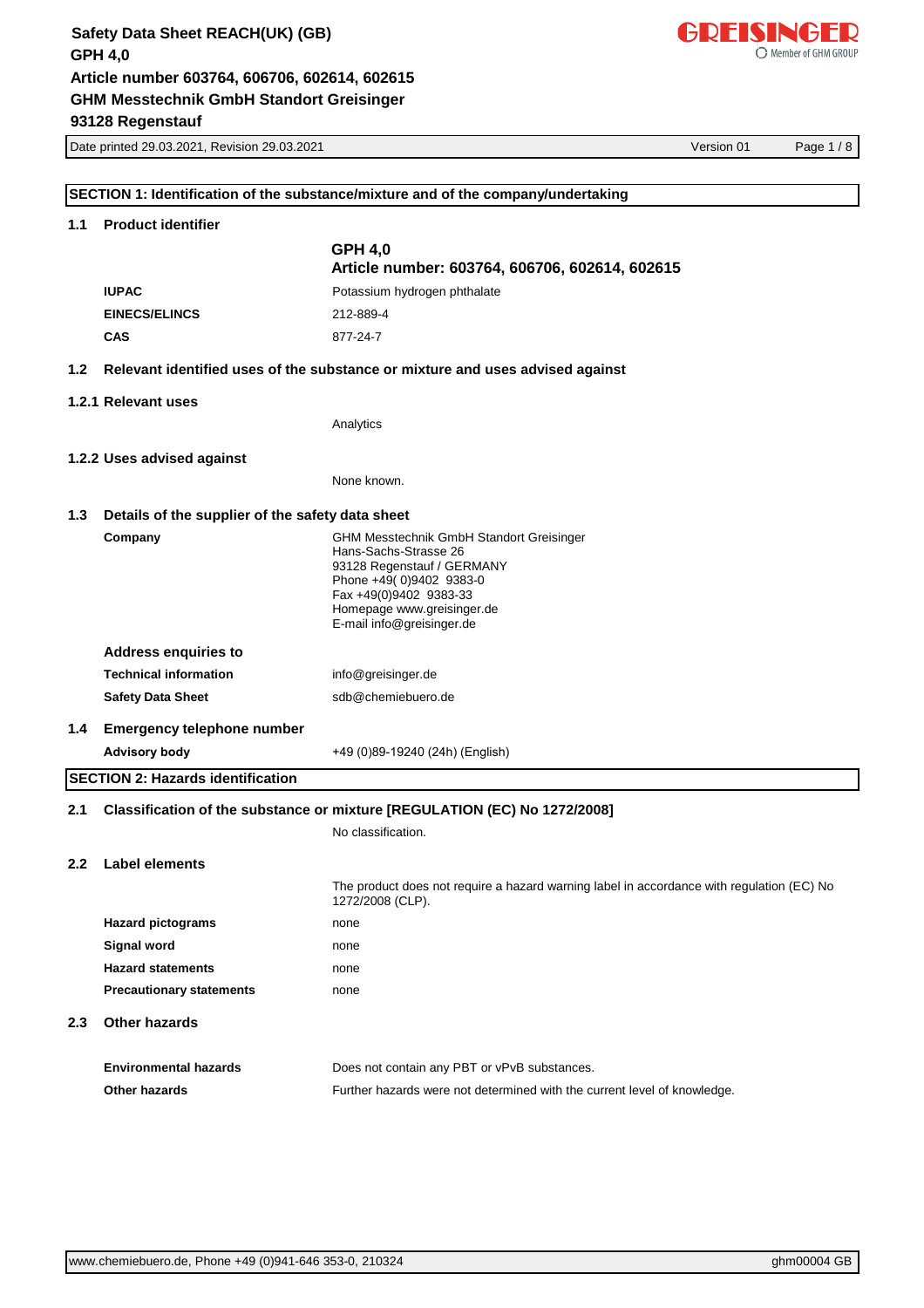# **SECTION 3: Composition / Information on ingredients**

# **3.1 Substances**

**The product is a substance.**

|                                         | Range [%] Substance |
|-----------------------------------------|---------------------|
| 100 Potassium hydrogen phthalate        |                     |
| CAS: 877-24-7. EINECS/ELINCS: 212-889-4 |                     |

**Comment on component parts** Substances of Very High Concern - SVHC: substances are not contained or are below 0.1%.

#### **3.2 Mixtures**

**not applicable**

**SECTION 4: First aid measures**

# **4.1 Description of first aid measures**

**General information**

#### **4.2 Most important symptoms and effects, both acute and delayed**

#### **4.3 Indication of any immediate medical attention and special treatment needed**

|     | <b>SECTION 5: Fire-fighting measures</b>              |                                                                                                                      |
|-----|-------------------------------------------------------|----------------------------------------------------------------------------------------------------------------------|
| 5.1 | <b>Extinguishing media</b>                            |                                                                                                                      |
|     | Suitable extinguishing media                          | Carbon dioxide.<br>Foam.<br>Water spray jet.                                                                         |
|     | Extinguishing media that must not<br>be used          | Full water jet.                                                                                                      |
| 5.2 | Special hazards arising from the substance or mixture |                                                                                                                      |
|     |                                                       | Risk of formation of toxic pyrolysis products.                                                                       |
| 5.3 | <b>Advice for firefighters</b>                        |                                                                                                                      |
|     |                                                       | Use self-contained breathing apparatus.                                                                              |
|     |                                                       | Fire residues and contaminated firefighting water must be disposed of in accordance within<br>the local regulations. |
|     | <b>SECTION 6: Accidental release measures</b>         |                                                                                                                      |
| 6.1 |                                                       | Personal precautions, protective equipment and emergency procedures                                                  |
|     |                                                       | Ensure adequate ventilation.                                                                                         |
| 6.2 | <b>Environmental precautions</b>                      |                                                                                                                      |
|     |                                                       | Do not discharge into the drains/surface waters/groundwater.                                                         |
| 6.3 | Methods and material for containment and cleaning up  |                                                                                                                      |
|     |                                                       | Take up mechanically.<br>Avoid raising dust.                                                                         |
|     |                                                       | Dispose of absorbed material in accordance within the regulations.                                                   |
| 6.4 | <b>Reference to other sections</b>                    |                                                                                                                      |
|     |                                                       | See SECTION 8+13                                                                                                     |



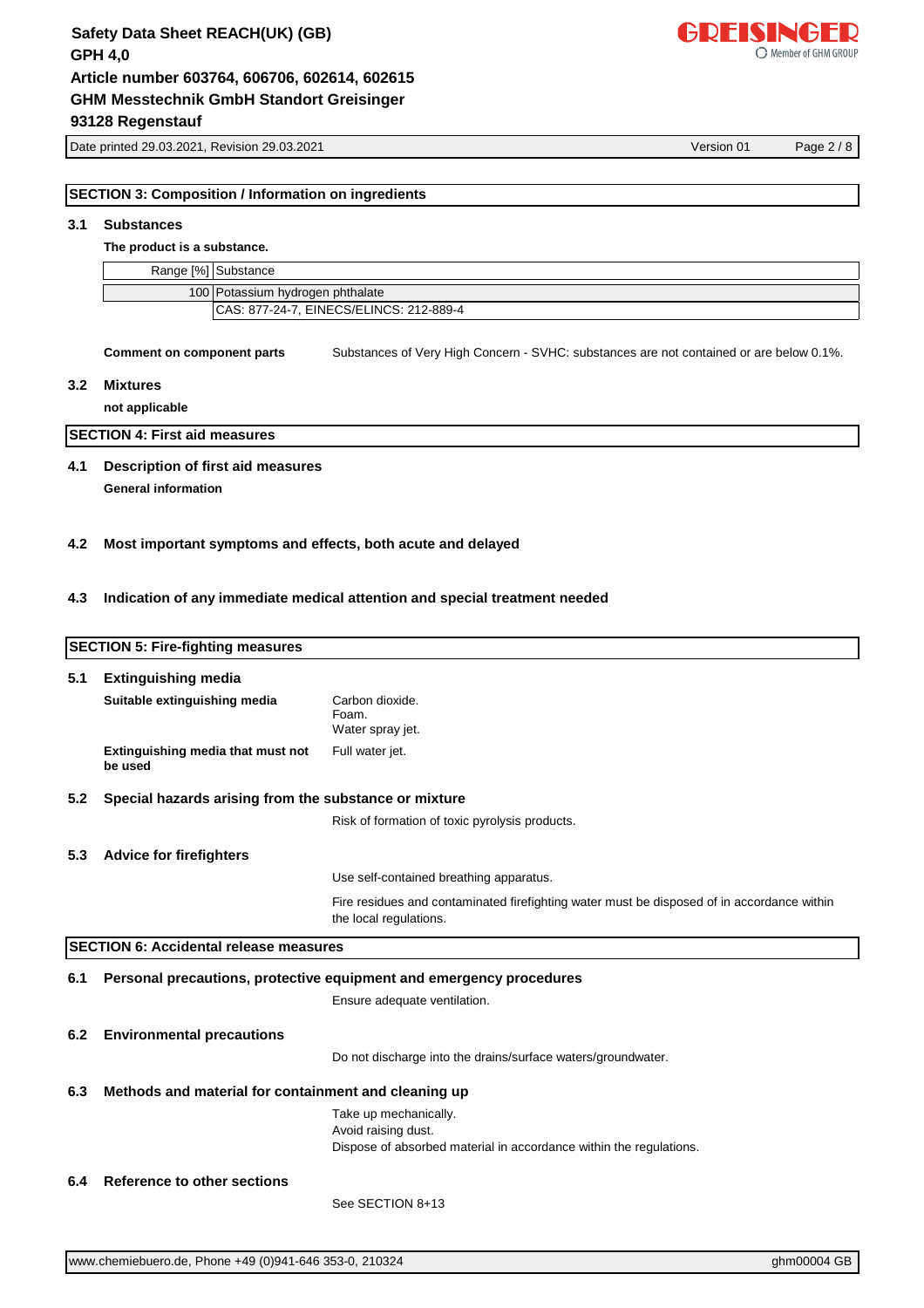

Date printed 29.03.2021, Revision 29.03.2021 Version 01 Page 3 / 8

# **SECTION 7: Handling and storage 7.1 Precautions for safe handling** Avoid the formation and deposition of dust. The product is combustible. Wash hands before breaks and after work. Use barrier skin cream. **7.2 Conditions for safe storage, including any incompatibilities** Keep only in original container. Do not store together with oxidizing agents. Do not store together with food and animal food/diet. Store in a dry place. **7.3 Specific end use(s)** See product use, SECTION 1.2 **SECTION 8: Exposure controls / personal protection 8.1 Control parameters Ingredients with occupational exposure limits to be monitored (GB)** not applicable **8.2 Exposure controls Additional advice on system design** Ensure adequate ventilation on workstation. Pay attention to dust limit value (ACGIH-2011: 10 mg/m<sup>3</sup> particle inhalable; 3 mg/m<sup>3</sup> particle respirable). **Eye protection** safety glasses (EN 166:2001) **Hand protection In full contact:** 0,4 mm; butyl rubber, > 120 min (EN 374) The details concerned are recommendations. Please contact the glove supplier for further information. **Skin protection Skin protective clothing Other** Do not inhale dust. Avoid contact with eyes and skin. Personal protective equipment should be selected specifically for the working place,

depending on concentration and quantity handled. The resistance of this equipment to

chemicals should be ascertained with the respective supplier.

**Respiratory protection** Respiratory protection in the case of dust formation. Use Safety mask. (DIN EN 149) **Thermal hazards** none

**Delimitation and monitoring of the environmental exposition** See SECTION 6+7.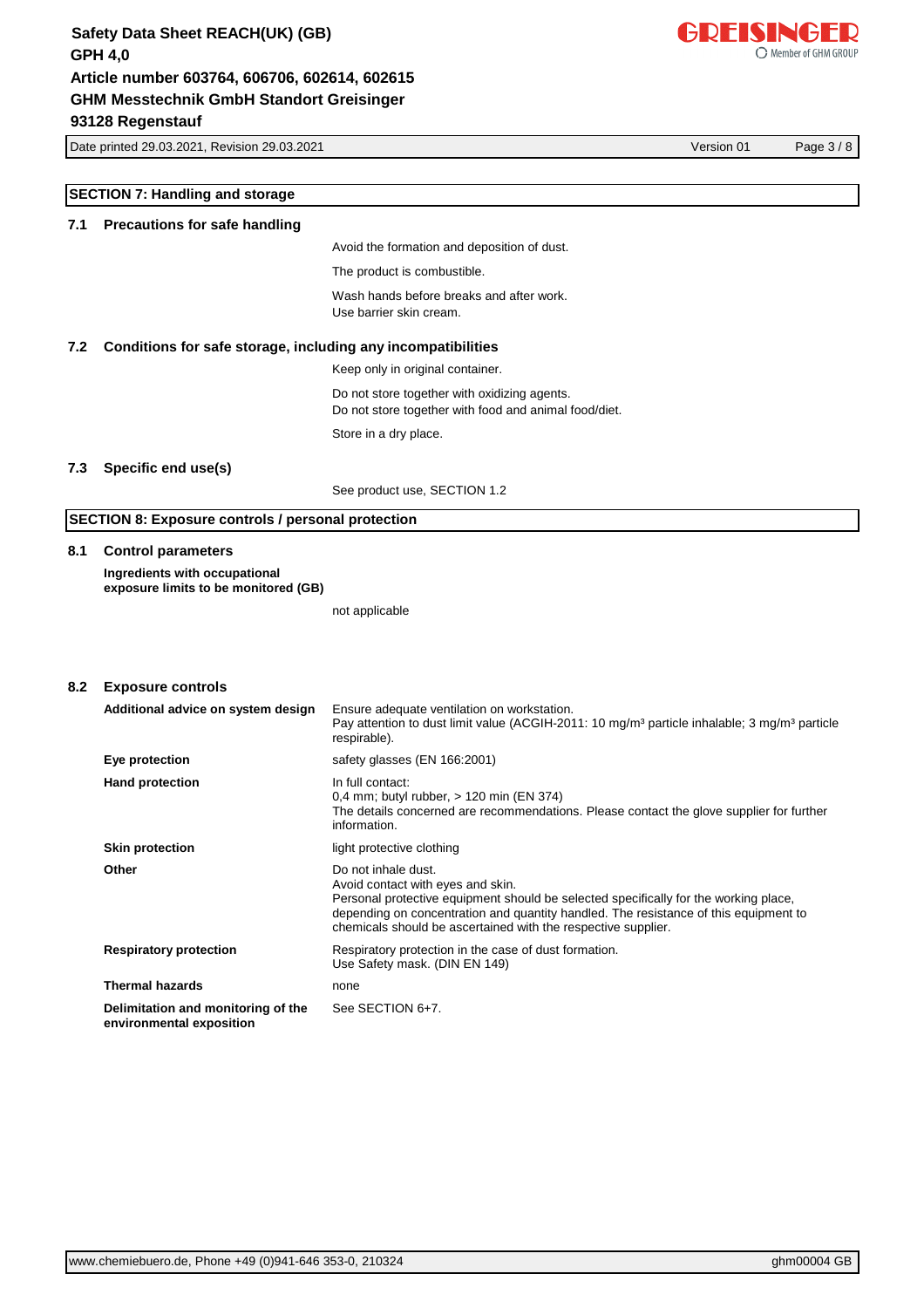# **GHM Messtechnik GmbH Standort Greisinger Safety Data Sheet REACH(UK) (GB) GPH 4,0 93128 Regenstauf Article number 603764, 606706, 602614, 602615**

Date printed 29.03.2021, Revision 29.03.2021 Version 01 Page 4 / 8

**SECTION 9: Physical and chemical properties**

**Physical state** solid **Color** white

**9.1 Information on basic physical and chemical properties**

| Odor | odourless |
|------|-----------|
|      |           |

| <b>Odour threshold</b>                  | not applicable            |
|-----------------------------------------|---------------------------|
| pH-value                                | not determined            |
| pH-value [1%]                           | 4,0                       |
| <b>Boiling point [°C]</b>               | 100                       |
| Flash point [°C]                        | not applicable            |
| Flammability (solid, gas) [°C]          | not determined            |
| Lower explosion limit                   | not applicable            |
| <b>Upper explosion limit</b>            | not applicable            |
| <b>Oxidising properties</b>             | no                        |
| Vapour pressure/gas pressure [kPa]      | not applicable            |
| Density [g/ml]                          | ca. 1                     |
| Bulk density [kg/m <sup>3</sup> ]       | not determined            |
| Solubility in water                     | completely miscible       |
| <b>Solubility other solvents</b>        | No information available. |
| Partition coefficient [n-octanol/water] | not applicable            |
| <b>Kinematic viscosity</b>              | not applicable            |
| <b>Relative vapour density</b>          | not applicable            |
| <b>Evaporation speed</b>                | not applicable            |
| Melting point [°C]                      | not applicable            |
| <b>Auto-ignition temperature</b>        | not determined            |
| Decomposition temperature [°C]          | not determined            |
| <b>Particle characteristics</b>         | No information available. |
|                                         |                           |

### **9.2 Other information**

none

### **SECTION 10: Stability and reactivity**

#### **10.1 Reactivity**

No dangerous reactions known if used as directed.

#### **10.2 Chemical stability**

The product is stable under standard conditions.

#### **10.3 Possibility of hazardous reactions**

No hazardous reactions known.

#### **10.4 Conditions to avoid**

See SECTION 7.2.

#### **10.5 Incompatible materials**

Oxidizing agent

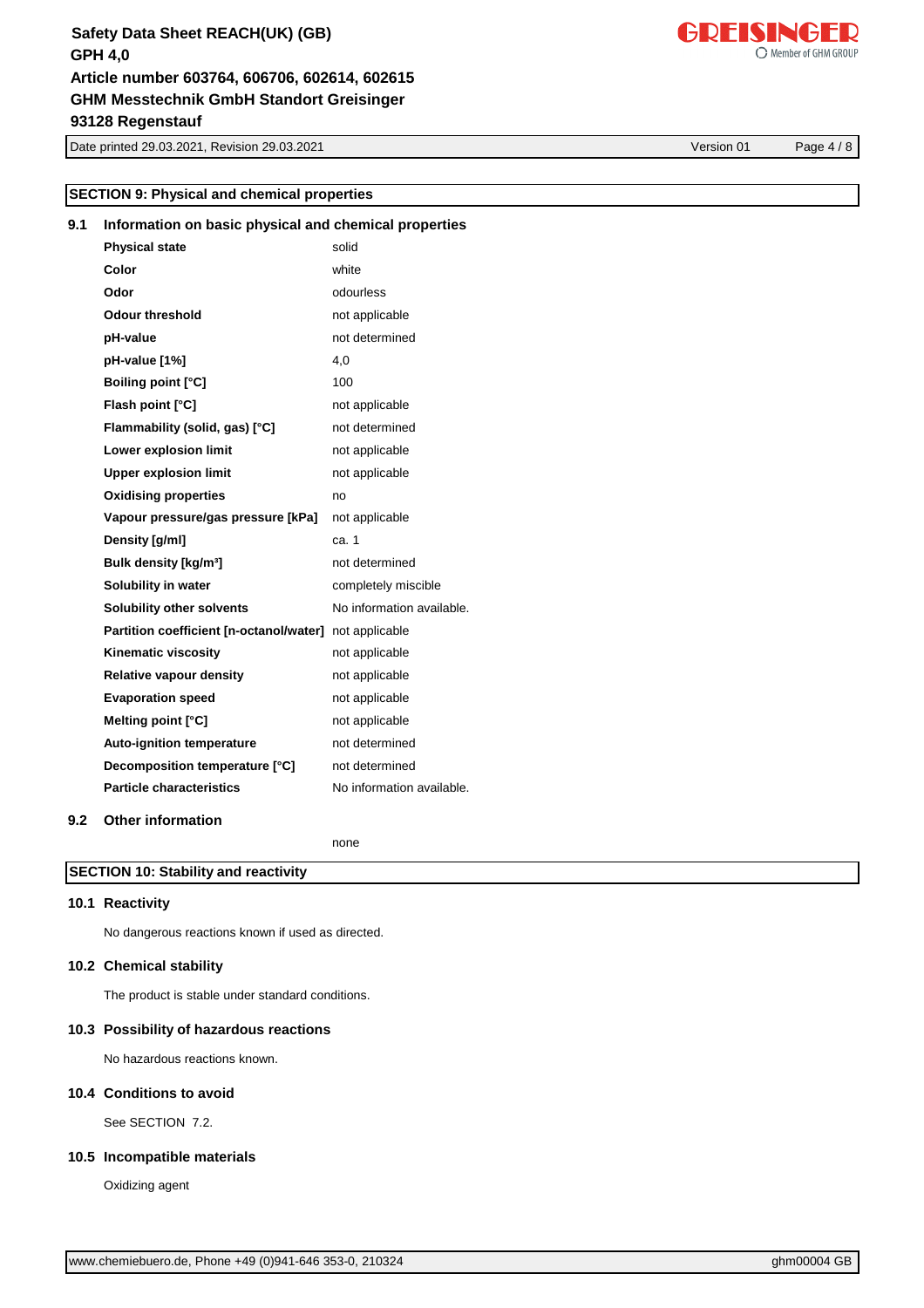Date printed 29.03.2021, Revision 29.03.2021 Version 01 Page 5 / 8

GDFISINGFD

Member of GHM GROUP

#### **10.6 Hazardous decomposition products**

No hazardous decomposition products known.

### **SECTION 11: Toxicological information**

# **11.1 Information on toxicological effects**

**Acute oral toxicity**

| <b>Substance</b>                            |  |
|---------------------------------------------|--|
| Potassium hydrogen phthalate, CAS: 877-24-7 |  |
| LD50, oral, Rat, $>$ 3200 mg/kg             |  |

| Acute dermal toxicity                                 |                                                                                    |
|-------------------------------------------------------|------------------------------------------------------------------------------------|
| Acute inhalational toxicity                           |                                                                                    |
| Serious eye damage/irritation                         | Based on the available information, the classification criteria are not fulfilled. |
| Skin corrosion/irritation                             | Based on the available information, the classification criteria are not fulfilled. |
| Respiratory or skin sensitisation                     | Based on the available information, the classification criteria are not fulfilled. |
| Specific target organ toxicity -<br>single exposure   | Based on the available information, the classification criteria are not fulfilled. |
| Specific target organ toxicity -<br>repeated exposure | Based on the available information, the classification criteria are not fulfilled. |
| <b>Mutagenicity</b>                                   | Based on the available information, the classification criteria are not fulfilled. |
| <b>Reproduction toxicity</b>                          | Based on the available information, the classification criteria are not fulfilled. |
| Carcinogenicity                                       | Based on the available information, the classification criteria are not fulfilled. |
| <b>Aspiration hazard</b>                              | Based on the available information, the classification criteria are not fulfilled. |
| <b>General remarks</b>                                |                                                                                    |
|                                                       |                                                                                    |

none

### **SECTION 12: Ecological information**

#### **12.1 Toxicity**

#### **12.2 Persistence and degradability**

| <b>Behaviour in environment</b> | No information available. |  |
|---------------------------------|---------------------------|--|
| compartments                    |                           |  |
| Behaviour in sewage plant       | No information available. |  |
| <b>Biological degradability</b> | No information available. |  |

#### **12.3 Bioaccumulative potential**

Accumulation in organisms is not expected.

### **12.4 Mobility in soil**

not determined

#### **12.5 Results of PBT and vPvB assessment**

Based on all available information not to be classified as PBT or vPvB respectively.

#### **12.6 Endocrine disrupting properties**

No information available.

### **12.7 Other adverse effects**

Do not discharge product unmonitored into the environment or into the drainage.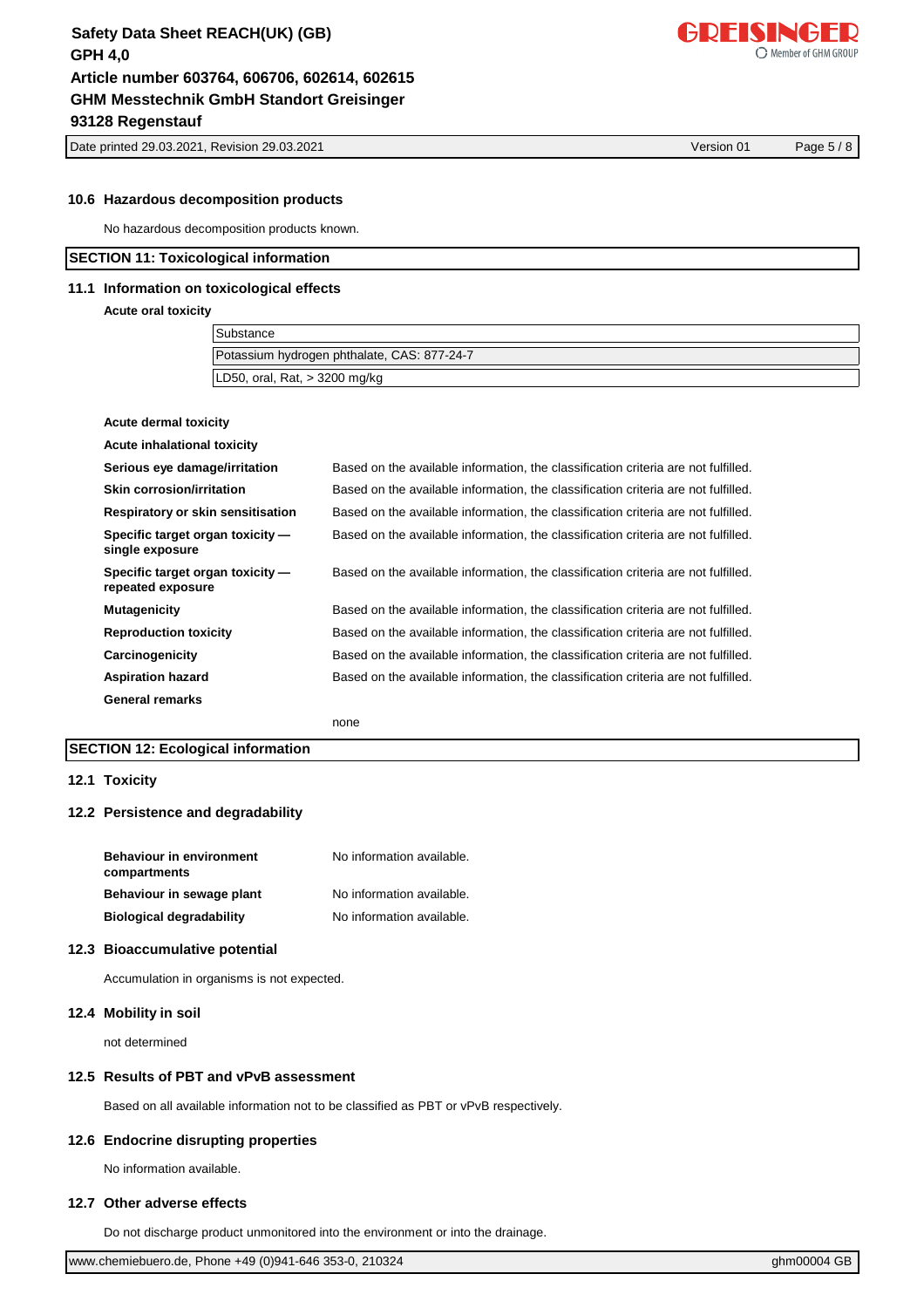**Waste no. (recommended)** 160306

Date printed 29.03.2021, Revision 29.03.2021 Version 01 Page 6 / 8

# **SECTION 13: Disposal considerations**

### **13.1 Waste treatment methods**

**Contaminated packaging**

**Product**

Waste material must be disposed of in accordance with the Directive on waste 2008/98/EC as well as other national and local regulations. It is not possible to determine a waste code for this product in accordance with the European Waste Catalogue (EWC) since it is only possible to classify it according to how it is used by the customer. The waste code is to be determined within the EU in liaison with the waste-disposal operator.

Uncontaminated packaging may be taken for recycling.

Disposal in an incineration plant in accordance with the regulations of the local authorities.

For recycling, consult manufacturer.

| Waste no. (recommended)                                           | 150102                                                                    |
|-------------------------------------------------------------------|---------------------------------------------------------------------------|
| <b>SECTION 14: Transport information</b>                          |                                                                           |
| 14.1 UN number                                                    |                                                                           |
| Transport by land according to<br><b>ADR/RID</b>                  | not applicable                                                            |
| Inland navigation (ADN)                                           | not applicable                                                            |
| Marine transport in accordance with not applicable<br><b>IMDG</b> |                                                                           |
| Air transport in accordance with IATA not applicable              |                                                                           |
| 14.2 UN proper shipping name                                      |                                                                           |
| Transport by land according to<br><b>ADR/RID</b>                  | NO DANGEROUS GOODS                                                        |
| <b>Inland navigation (ADN)</b>                                    | NO DANGEROUS GOODS                                                        |
| <b>IMDG</b>                                                       | Marine transport in accordance with   NOT CLASSIFIED AS "DANGEROUS GOODS" |
|                                                                   | Air transport in accordance with IATA NOT CLASSIFIED AS "DANGEROUS GOODS" |
| 14.3 Transport hazard class(es)                                   |                                                                           |
| Transport by land according to<br><b>ADR/RID</b>                  | not applicable                                                            |
| Inland navigation (ADN)                                           | not applicable                                                            |
| Marine transport in accordance with not applicable<br><b>IMDG</b> |                                                                           |

**Air transport in accordance with IATA** not applicable

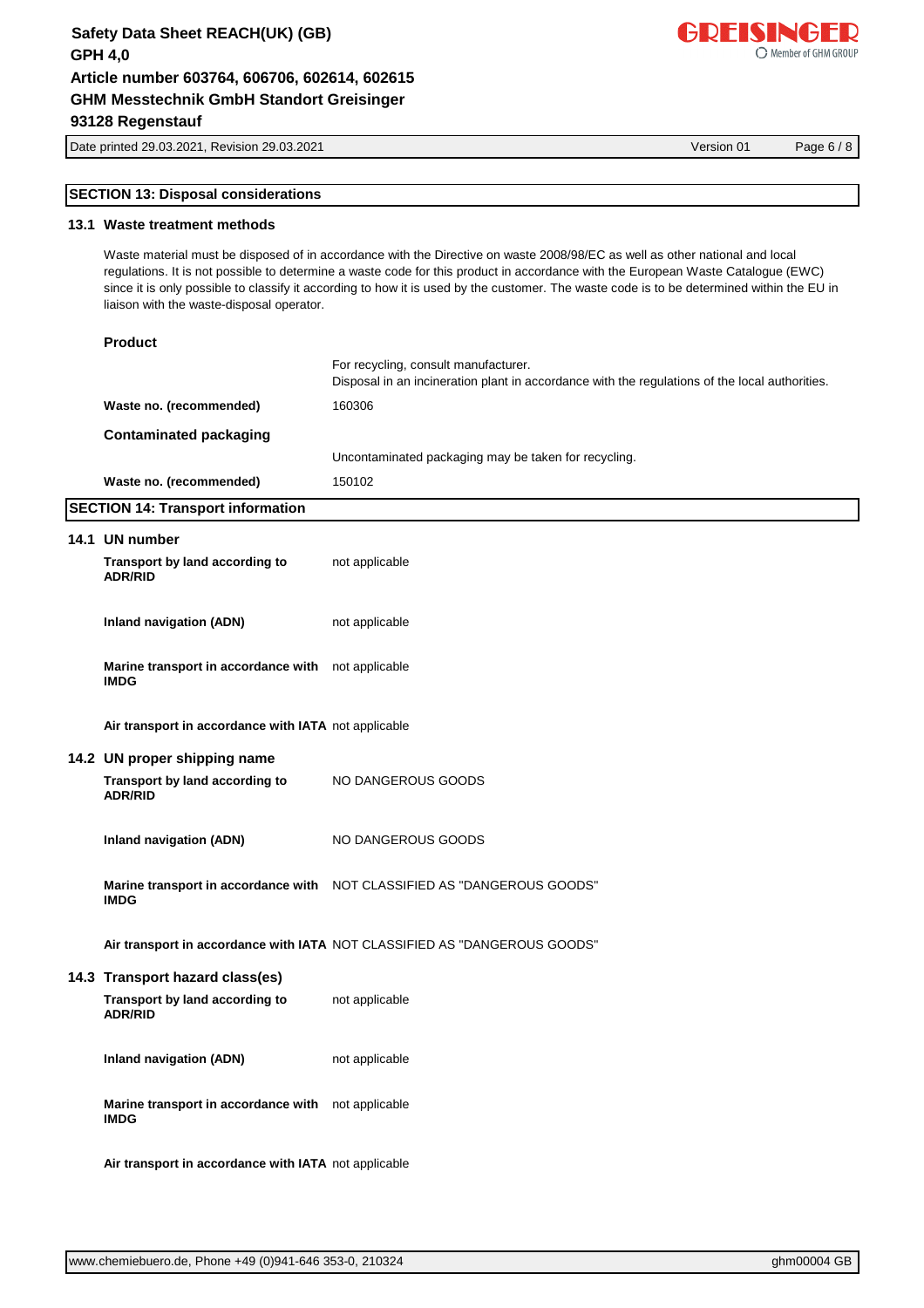# **GHM Messtechnik GmbH Standort Greisinger Safety Data Sheet REACH(UK) (GB) GPH 4,0 93128 Regenstauf Article number 603764, 606706, 602614, 602615**



Date printed 29.03.2021, Revision 29.03.2021 Version 01 Page 7 / 8

| 14.4 Packing group<br>Transport by land according to<br><b>ADR/RID</b> | not applicable |
|------------------------------------------------------------------------|----------------|
| Inland navigation (ADN)                                                | not applicable |
| Marine transport in accordance with not applicable<br><b>IMDG</b>      |                |
| Air transport in accordance with IATA not applicable                   |                |
| 14.5 Environmental hazards                                             |                |
| Transport by land according to<br><b>ADR/RID</b>                       | no             |
| Inland navigation (ADN)                                                | no             |
| Marine transport in accordance with<br><b>IMDG</b>                     | no             |
| Air transport in accordance with IATA no                               |                |
| 14.6 Special precautions for user                                      |                |

Relevant information under SECTION 6 to 8.

## **14.7 Transport in bulk according to Annex II of MARPOL and the IBC Code**

not applicable

|                                                 | 15.1 Safety, health and environmental requiations/legislation specific for the substance or mixture                                                                                    |
|-------------------------------------------------|----------------------------------------------------------------------------------------------------------------------------------------------------------------------------------------|
| <b>EEC-REGULATIONS</b>                          | 2008/98/EC 2000/532/EC); 2010/75/EU; 2004/42/EC; (EC) 648/2004; (EC) 1907/2006<br>(REACH); (EU) 1272/2008; 75/324/EEC ((EC) 2016/2037); (EU) 2020/878; (EU) 2016/131;<br>(EU) 517/2014 |
| <b>TRANSPORT-REGULATIONS</b>                    | ADR (2021); IMDG-Code (2021, 40. Amdt.); IATA-DGR (2021)                                                                                                                               |
| <b>NATIONAL REGULATIONS (GB):</b>               | EH40/2005 Workplace exposure limits (Second edition, published December 2011).                                                                                                         |
| - Observe employment restrictions<br>for people | no                                                                                                                                                                                     |
| - VOC (2010/75/CE)                              | $0\%$                                                                                                                                                                                  |
| 15.2 Chemical safety assessment                 |                                                                                                                                                                                        |
|                                                 | not applicable                                                                                                                                                                         |